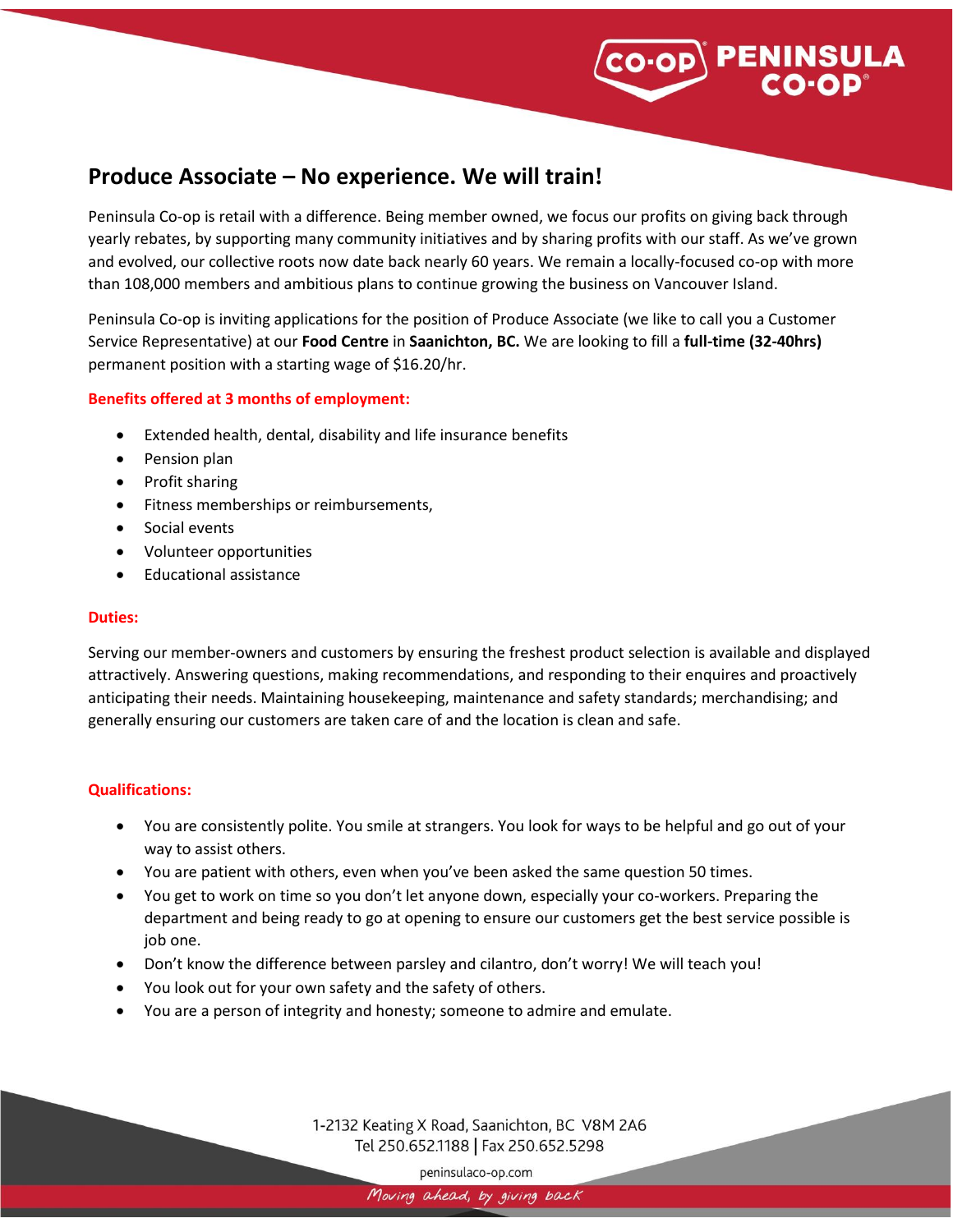

We are committed to every staff member enjoying their experience working with Peninsula Co-op. We reward hard work, commitment and results.

#### **How to apply:**

Any way you like! On-line through **Indeed**, or at **www.peninsulaco-op.com**, or in person **at our Food Centre**, at 2132 Keating X Rd, Saanichton BC V8M 2A6

Feel free to contact Mark, the Manager, at 778-426-8112 or Jen in Human Resources at 778-426-8120 if you have any questions

Posted June 2, 2022

## 1-2132 Keating X Road, Saanichton, BC V8M 2A6 Tel 250.652.1188 | Fax 250.652.5298

peninsulaco-op.com

Moving ahead, by giving back